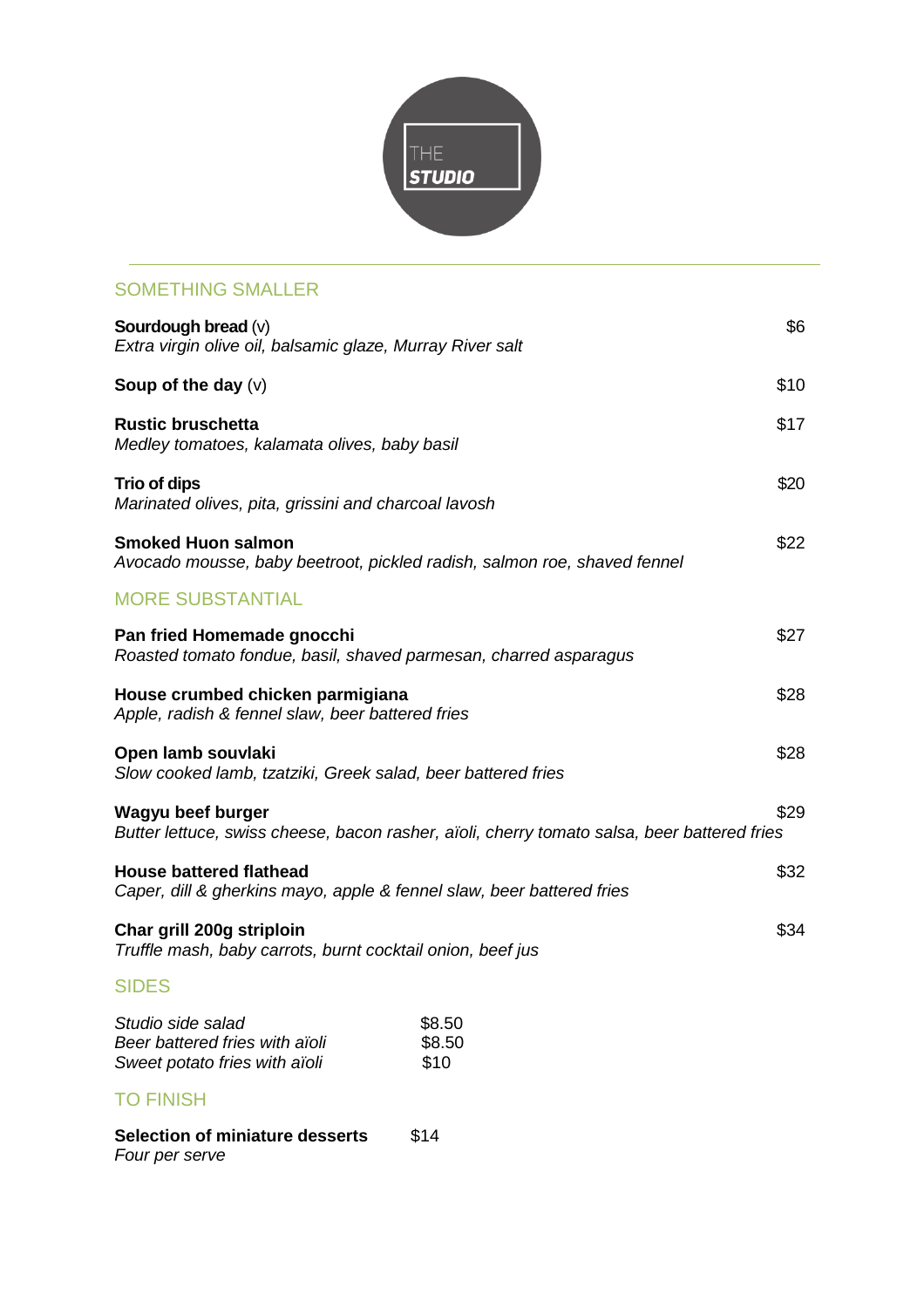

| <b>SPARKLING</b>                                                                    | <b>GLASS</b> | <b>BOTTLE</b> |
|-------------------------------------------------------------------------------------|--------------|---------------|
| Wolf Blass Bilyara Sparkling<br>South Eastern Australia                             | \$11.00      | \$47.00       |
| <b>WHITES</b>                                                                       | <b>GLASS</b> | <b>BOTTLE</b> |
| Hartog's Plate Sauvignon Blanc Semillon<br>Western Australia                        | \$10.20      | \$47.00       |
| Wolf Blass Bilyara Chardonnay<br>South Eastern Australia                            | \$11.00      | \$48.00       |
| T'Gallant Juliet Pinot Grigio<br>South Eastern Victoria                             |              | \$50.00       |
| Penfolds Koonunga Hill Autumn Riesling<br>South Australia                           |              | \$50.00       |
| St Hubert's 'The Stag' Chardonnay<br>Yarra Valley, VIC                              |              | \$54.00       |
| 821 South Sauvignon Blanc<br>Marlborough, NZ                                        |              | \$58.00       |
| <b>REDS</b>                                                                         | <b>GLASS</b> | <b>BOTTLE</b> |
| Hartog's Plate Cabernet Merlot<br>Western Australia                                 | \$10.20      | \$47.00       |
| Wolf Blass Bilyara Shiraz<br>South Eastern Australia                                | \$11.00      | \$48.00       |
| Cape Schanck by T'Gallant Pinot Noir<br>South Eastern Victoria                      | \$12.50      | \$57.00       |
| Wynns Coonawarra Estate 'The Gables'<br>Cabernet Sauvignon Shiraz<br>Coonawarra, SA |              | \$67.00       |
| Saltram 1859 Shiraz<br>Barossa Valley, SA                                           |              | \$74.00       |